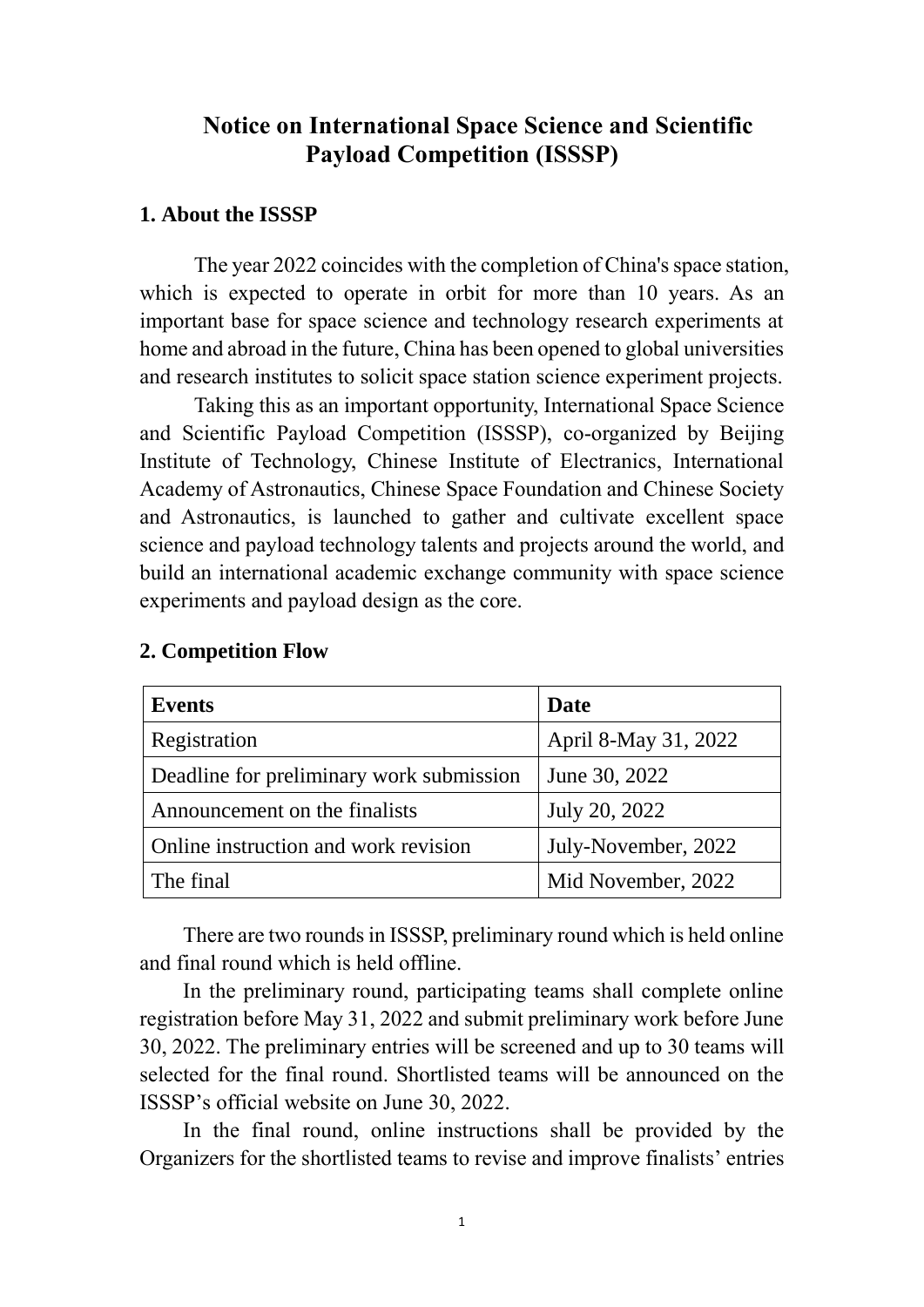between July and November 2022. The final will be held offline in Foshan city, Guangdong Province in mid-November 2022, where the winning teams of ISSSP will be selected and awarded on site.

## **Note: Works for the final round may be evaluated online due to the impact of the COVID-19.**

### **3. Eligibility**

Undergraduate and graduate students worldwide.

### **4. Registration**

Registration shall be completed on the ISSSP's official website isssp.bit.edu.cn. If there is any problem with the online registration, teams can also sign up by sending Appendix 1 to the email address register@isssp.org.cn, with the mail subject in the form of "Registration+ University Name+ Team Name".

There is no limit to the number of registered teams per university. Each team shall include 3 to 7 students, and at least 1 supervisor.

#### **5. Expenses**

The organizers shall cover the local expenses (accommodation, transportation and other related expenses) of up to 3 team members during the final, while the finalist teams shall bear their own round-trip travel expenses and local expenses for more than 3 team members.

### **6. Themes**

#### **6.1 Theme 1: Creative Design of Space Station Experiment**

Participating teams can set their own space science experiment goals according to different scientific research fields they are interested in, without having to refer to the technical requirements described in Appendix 4, and determine the corresponding scientific experiment requirements and develop a design plan according to the environmental conditions of the space station.

# **6.2 Theme 2: Innovative Design of Space Station Payload Experiment**

According to the set scientific research objectives and the limited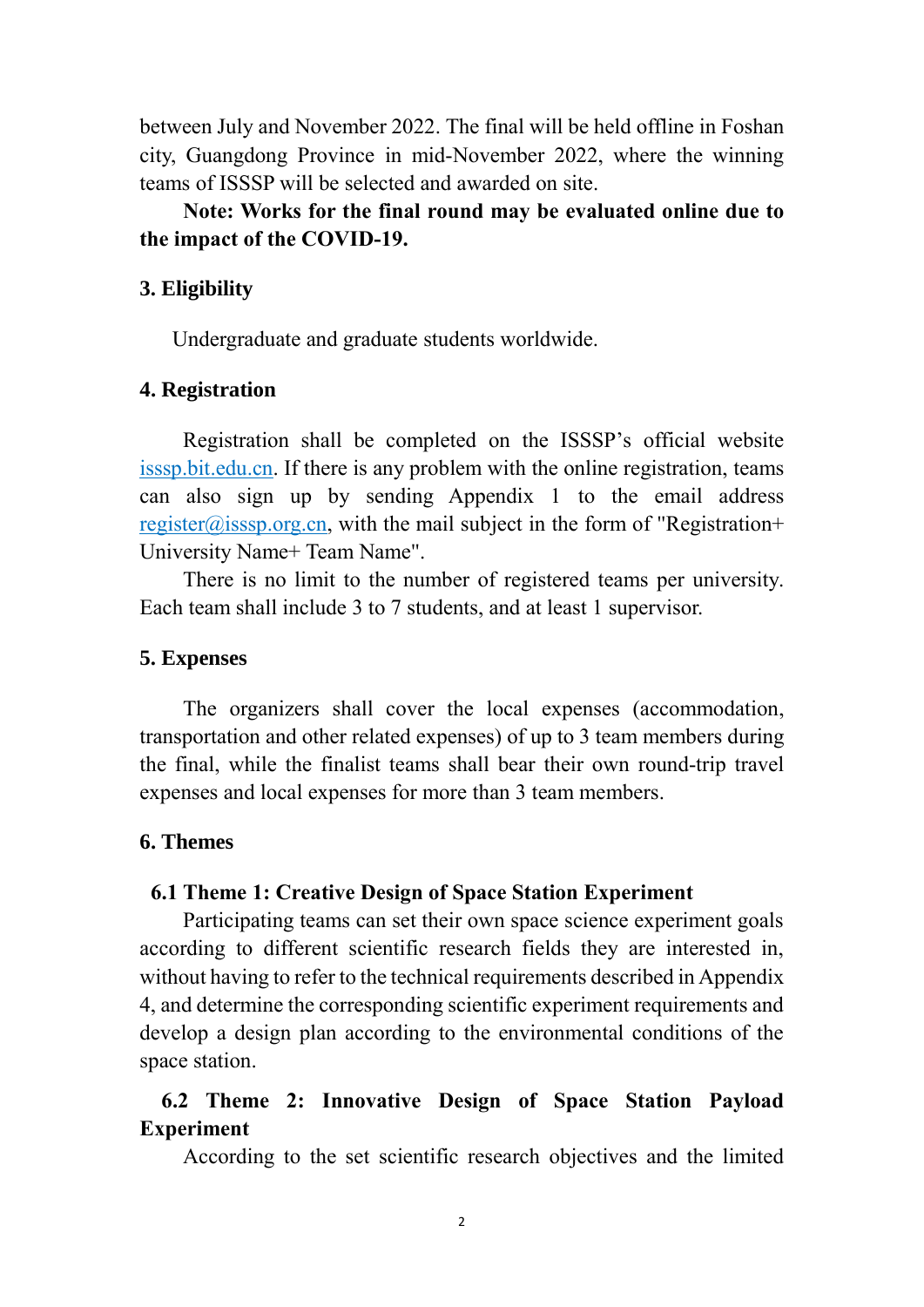space technology platforms, the teams shall propose an innovative space payload design and build the principle prototype of the payload instrument or conduct simulation of the equipment. The technical requirements should be taken as the reference.

## **7. Work Submission and Scoring Rules**

The ISSSP Judging Committee evaluates the entries in three aspects: scientificity, innovation and science popularization in accordance with the principles of "fairness, openness and equity". The judging process and results are publicized throughout, and the process materials may be verified by five organizers as needed. The submission requirements are as follows.

# **7.1 Submission Requirements and Scoring Rules in the Preliminary Round**

In the preliminary round, participating teams are required to submit Team Member Introductions (Appendix 2) and Preliminary Entry Templates (Appendix 3).

**Note**: Supplementary materials, such as design plans made with Auto CAD, Pro-E and other software, JPG format pictures, full report, etc., could be submitted in the form of a folder package.

The above materials should be submitted in PDF format in both English and Chinese.

# **7.1.1 Submission Requirements**

All registration materials shall be submitted to the email address [register@isssp.org.cn,](mailto:register@isssp.org.cn) with the mail subject in the form of "Works+ University Name+ Team Name+ Name of the works".

### **7.1.2 Scoring Rules**

- Teamwork ability
- Technological innovation and scientific rigor
- Popularization of science value and significance
- Realizability
- Social value

### **7.2 Submission Requirements and Scoring Rules in the Final Round**

Competition scores shall be determined on a combination of performance in each of the final rounds. Each team will receive a dedicated Wiki page and expert training upon reaching the final round. Each finalist team is expected to develop, present and maintain the Wiki page in a timely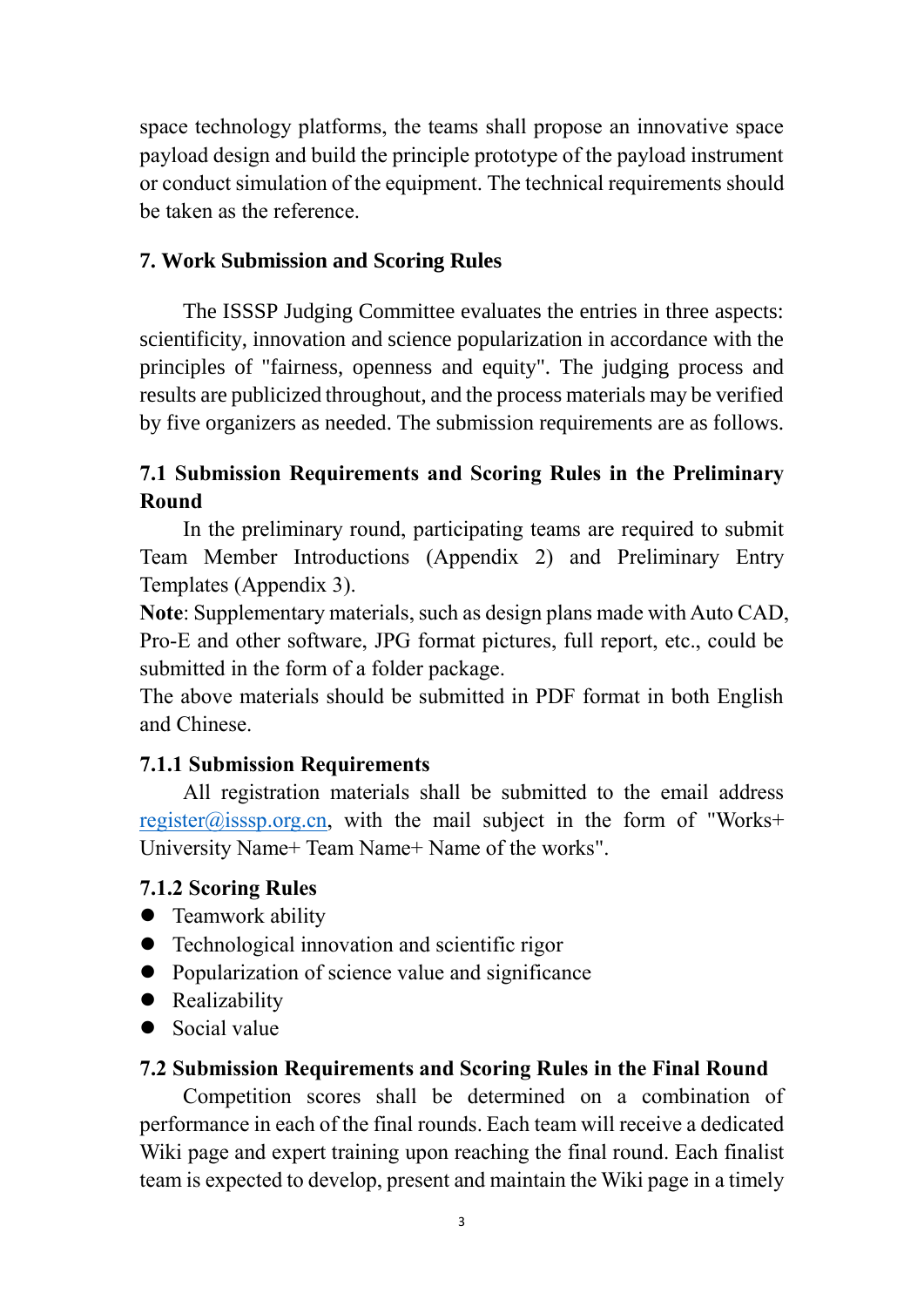manner as required. The design and content of the Wiki page will be taken into the consideration for each team's final score.

Finalist teams shall submit all materials including posters in English, full-text reports, work simulation diagram, work demonstrations/physical objects/principle prototype/simulation design, and other supplementary materials as necessary. Each team shall make a 15-minute presentation on their work and participate in a 10-minute Q&A session. Both the presentation and Q&A shall be in English.

#### **7.2.1 Submission Requirements**

Submission requirements for the final round shall be publicized via email and on the official website.

#### **7.2.2 Scoring Rules**

Creative design of space station experiments and innovative design of space station payload experiments will be scored separately in the final round as two themes based on different technical focus. More details are listed below.

| No.                | <b>Type</b>                             | <b>Score</b> |
|--------------------|-----------------------------------------|--------------|
|                    | Wiki- ISSSP Promotion Concept           |              |
| 2                  | Wiki-Team Cooperation and Communication |              |
| 3                  | Wiki-Social Service and Application     | 5            |
| 4                  | Wiki-Project Scheme Display             | 10           |
| 5                  | Artistry                                | 5            |
| 6                  | Poster                                  | 20           |
| 7                  | Work Display/Simulation Design          | 10           |
| 8                  | <b>PPT</b> Presentation                 | 40           |
| <b>Total Score</b> |                                         | 100          |

Theme 1: Creative Design of Space Station Experiment

|  | Theme 2: Innovative Design of Space Station Payload Experiment |  |  |  |
|--|----------------------------------------------------------------|--|--|--|
|  |                                                                |  |  |  |

| No.           | <b>Type</b>                                     | <b>Score</b> |
|---------------|-------------------------------------------------|--------------|
|               | Wiki-Publicize Contest Concept                  |              |
| $\mathcal{P}$ | Wiki-Team Cooperation and Communication         |              |
|               | Wiki-Social Service and Application             |              |
|               | Wiki-Project Scheme Display                     | 10           |
|               | Artistry                                        |              |
|               | Poster                                          | 10           |
|               | Physical Objects/Principle Prototype/Simulation | 30           |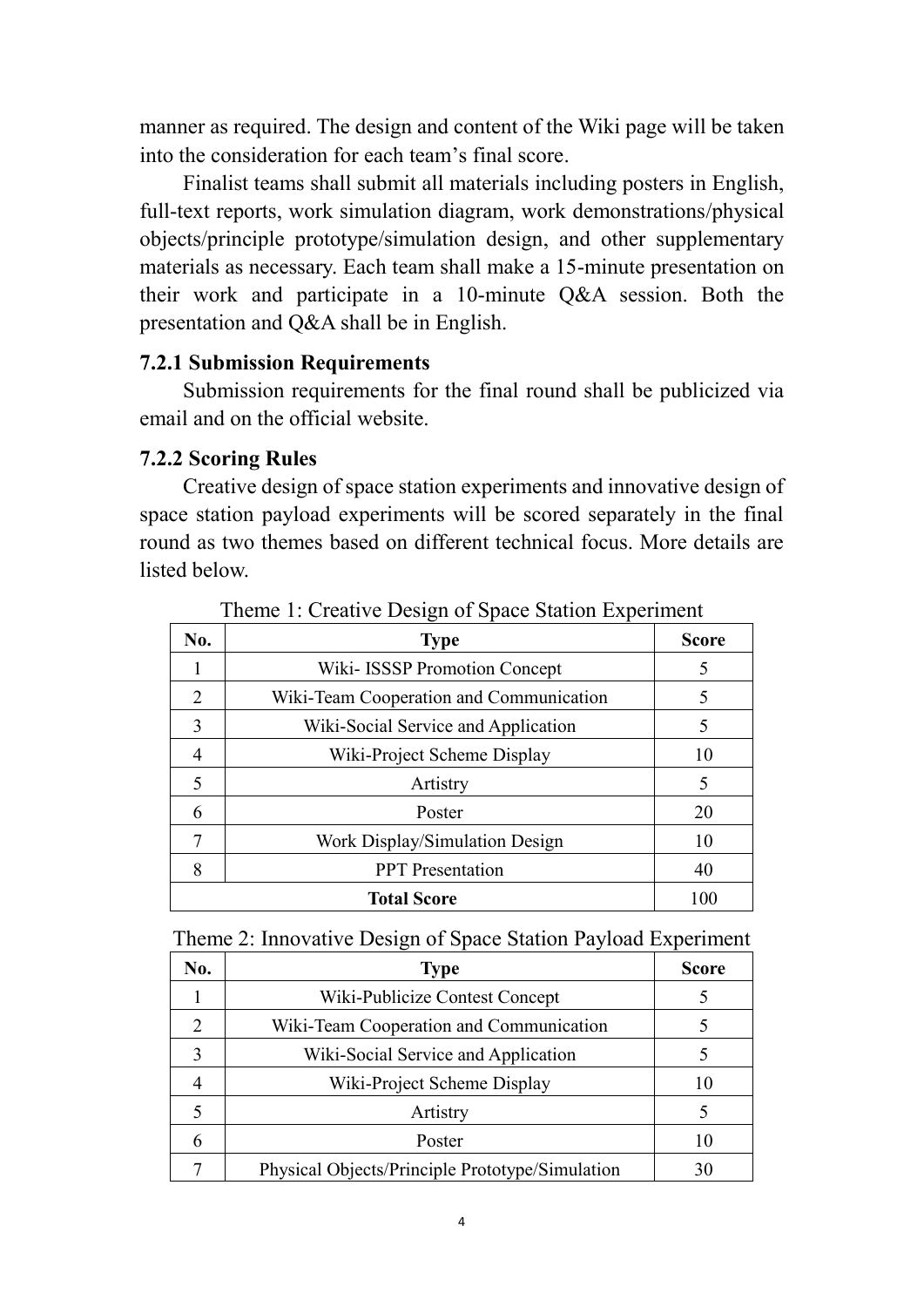| Design                  |     |
|-------------------------|-----|
| <b>PPT</b> Presentation |     |
| <b>Total Score</b>      | 100 |

#### **7.3 Dispute Settlement**

Any team disagreeing with the score has the right to appeal to the organizing committee (secretary@isssp.org.cn) for arbitration. The arbitration result will be sent to the team by E-mail within five working days after the application.

### **8. Awards**

The number of winners is not fixed. The awards include prizes, certificates, etc. The finalists with more than 90 points will receive a gold award and those with more than 80 points will receive a silver award. ISSSP also set special prizes for Best Wiki, Best Poster, Best Hardware/Simulation and Best Presentation. Prizes will be awarded to the winners as follows.

Gold Prize: 90 points or more (out of 100), 20,000 RMB and Certificate

Silver Prize: 80-89 points (out of 100), 10,000 RMB and Certificate Special Award: RMB 5,000 and Certificate

The space station payload experiment innovation design team that enters the final round will receive a subsidy of RMB 10,000.

Gold Award winners will likely be selected as potential space flight experiment projects and receive focused training.

### **9. Special statement**

- Works submitted shall not infringe others' intellectual property rights.
- Entries that have participated in other competitions or have used previously in public are not allowed to participate in;
- The intellectual property rights of the submitted entries belong to the participants. ISSSP organizing committee reserves the right to edit, publish and promote the works for non-profit purposes. All participating teams shall be deemed to acknowledge and voluntarily abide by the IPR agreement;
- After entering the final round, participating teams shall sign a written agreement with China Space Foundation, representing ISSSP's organizing committee, for the design and use of their entries of